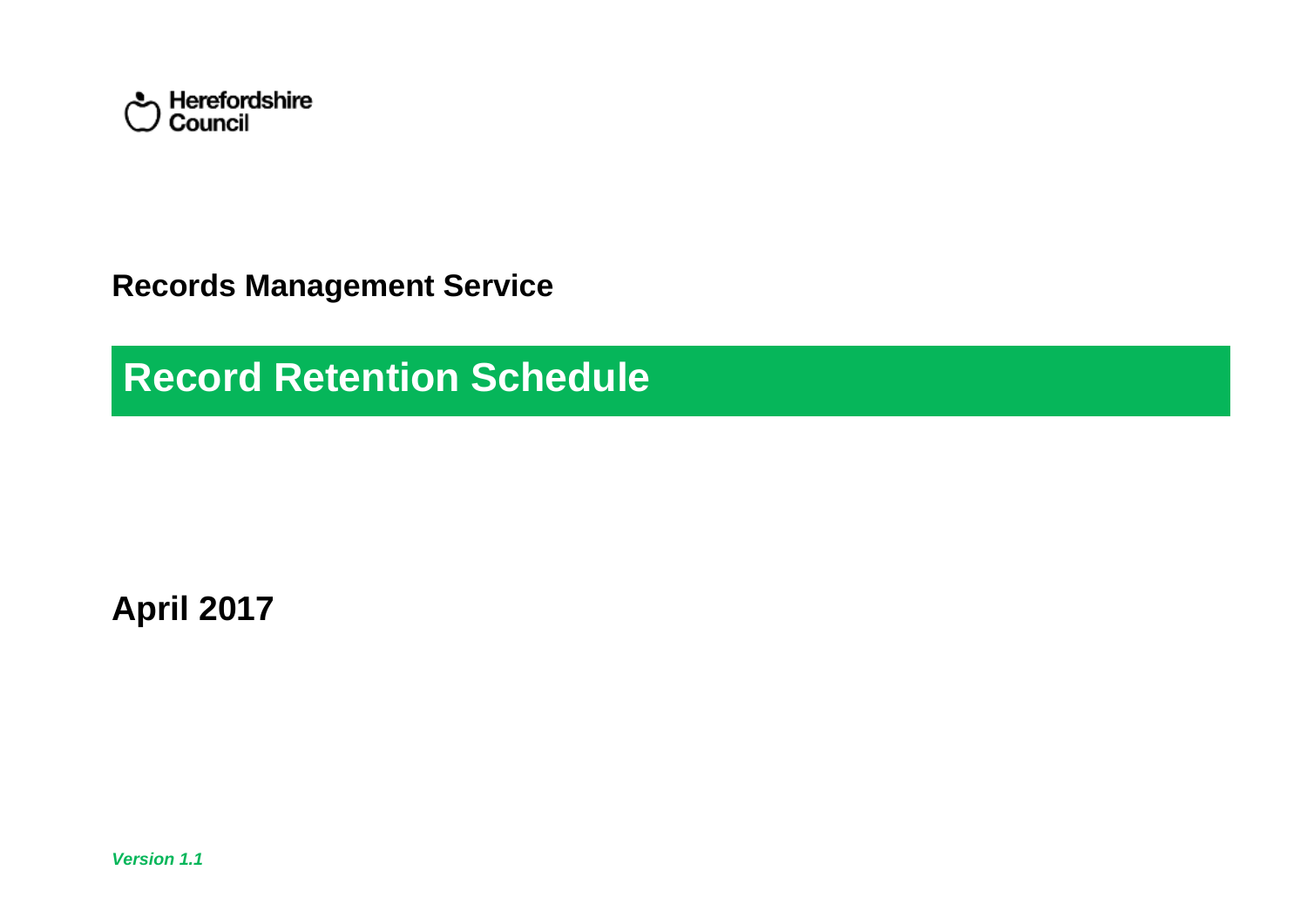## **When to use the retention schedule**

- When **creating records**, this retention schedule will act as a guide to the conditions under which that record should be managed, stored and ultimately disposed of.
- When **designing filing systems**, this retention schedule will give a clear understanding of the legal and business requirement for record keeping,
- When **managing offices**, this retention schedule will give a clear understanding of which records should be transferred to the Modern Records Unit and/or the Herefordshire Record Office, and which records should eventually be destroyed, thus maximizing office space.
- When **destroying records**, this retention schedule will minimize the risk that records are destroyed before they should be, or kept for longer than they need to be kept.

## **Records Management**

This retention schedule lists the **minimum length of time** to keep the records generated as a result of the service's business processes. This schedule is updated according to:

 Acts of Parliament; Statutory Instruments; Approved Codes of Practice; Current Council practices and financial regulations. (The scheme follows the Retention Guidelines for Local Authorities produced by the Records Management Society of Great Britain)

The **retention period is taken from the date of file closure**, and applies to records stored in all media (including paper and electronic versions)

# **Using the retention Schedule**

Within the schedule, the

- **Storage format** shows the medium in which the record is held.
- **Special processes** show if any changes are made to the class of record throughout its life, such as if it is scanned or microfilmed at a certain point.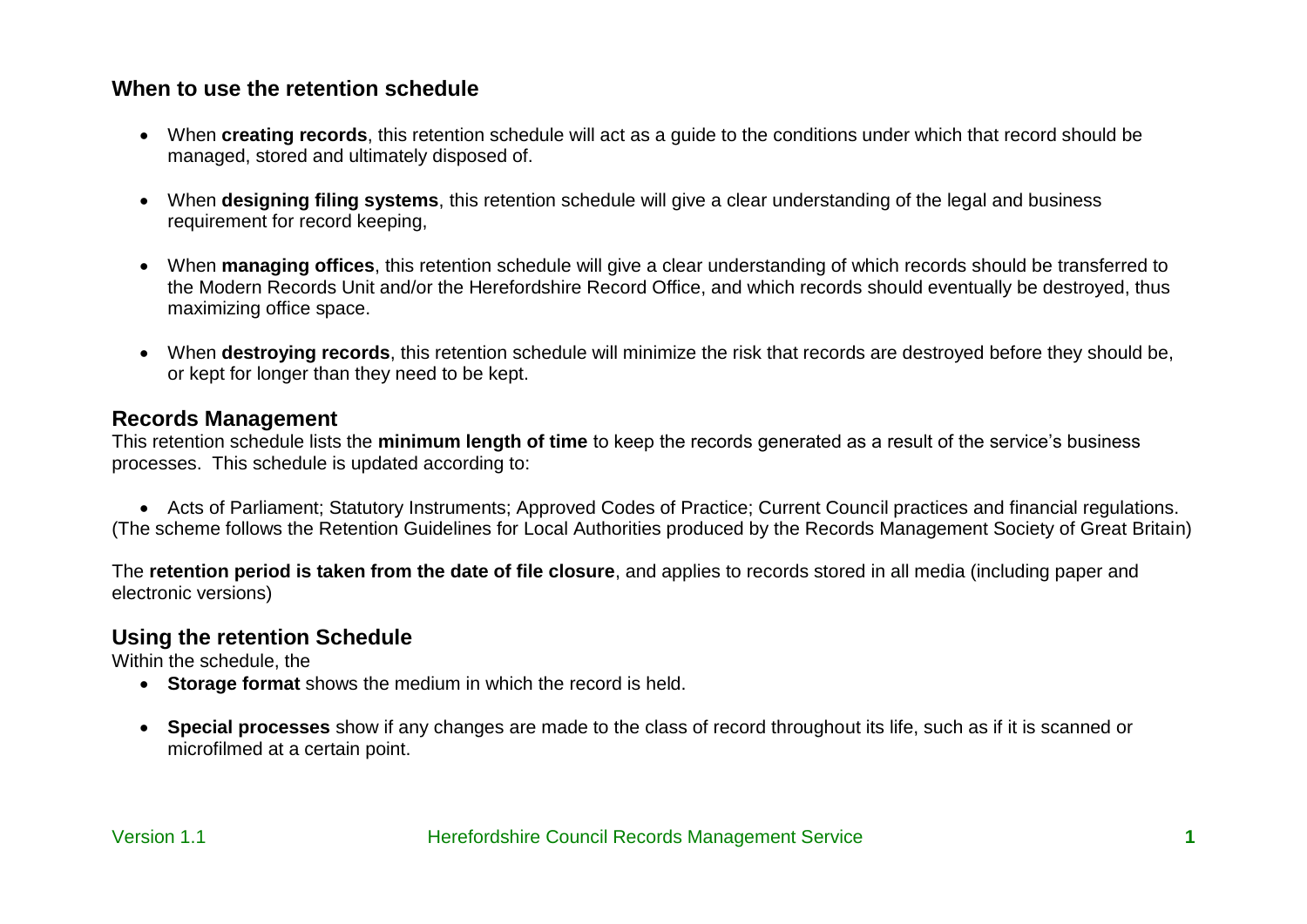- **Retention period** is the **minimum length of time** for which the class of record should be kept, whilst the action is to destroy, archive or review the records once they reach the end of their retention period, and Herefordshire Council has no further business use for them.
- **Reason for retention** includes any legislative or regulatory reason on which the retention period is based.

Adhering to the retention schedule is a requirement of Herefordshire Council's Records Management Policy. There are individual schedules for service areas which give consistent instruction to all staff dealing with records.

#### **Disposal**

When **records** are **destroyed** at the **end of their retention period,** all **backup copies must** also **be destroyed** as far as possible, in order to ensure compliance with the Data Protection Act 2018 and the Freedom of Information Act 2000.

- Except in **cases of investigation** by Police, Internal Audit, or the Audit Commission all **destruction** procedures on the information concerned **must cease immediately** regardless of storage format.
- Equally**,** no records should be destroyed once they are **known** to be the subject of a **Freedom of Information Act 2000 request**.

Records for **permanent preservation** should be passed to the **Herefordshire Archive Service**.

- Contact the Senior Archivist for information on transfer procedures.
- The Archive Service may choose to keep a sample of certain classes of record for permanent preservation, but this will be agreed beforehand with depositing departments.

## **Updates to the schedule**

The schedules will be regularly reviewed to incorporate any changes to business practice. If you have any comments or queries regarding this schedule, please contact: [rms@herefordshire.gov.uk](mailto:rms@herefordshire.gov.uk)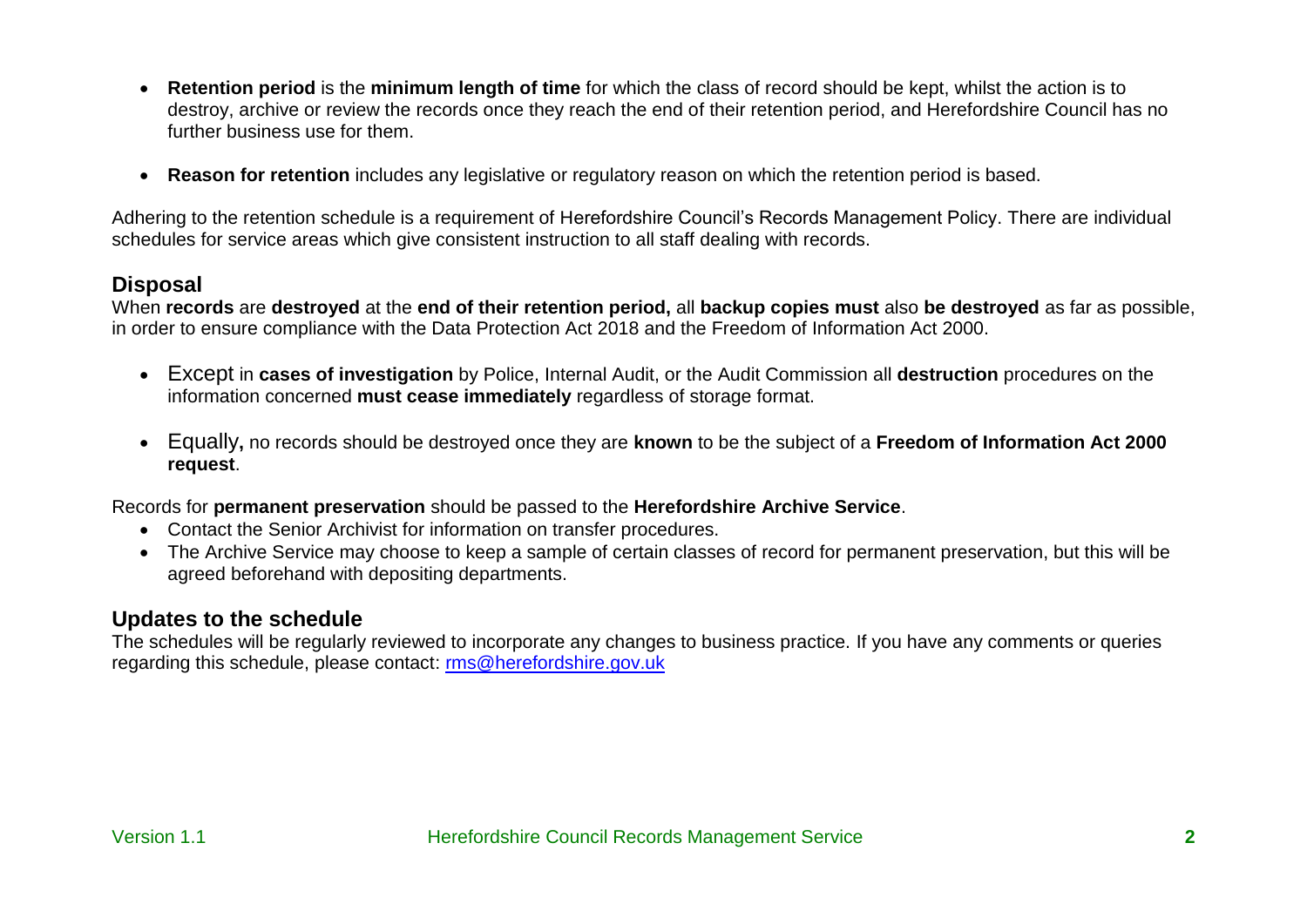| <b>Finance</b>                                             | <b>Storage Format</b> | <b>Special Processes</b> | <b>Retention Period</b>                                                                     | <b>Action</b> | <b>Reason for Retention</b>                           |
|------------------------------------------------------------|-----------------------|--------------------------|---------------------------------------------------------------------------------------------|---------------|-------------------------------------------------------|
| <b>Accounts and Statements</b><br><b>Cancelled Cheques</b> | Paper                 | None                     | 2 Years + Current<br>Year                                                                   | Destroy       | <b>Herefordshire Council</b><br>financial regulations |
| <b>Journals</b>                                            | Electronic            | None                     | 6 Years                                                                                     | Destroy       |                                                       |
| <b>Asset Management</b><br>Leasing                         | Paper / Electronic    | None                     | 2 Years + Current<br>Year                                                                   | Destroy       | <b>Herefordshire Council</b><br>financial regulations |
| <b>Audit</b><br><b>Audit Files</b>                         | Electronic            | None                     | Retain until the next<br>audit                                                              | Destroy       | <b>Herefordshire Council</b><br>financial regulations |
| <b>Budget</b><br><b>Monitoring</b>                         | Electronic            | None                     | 6 Years + Current<br>Year                                                                   | Destroy       | <b>Herefordshire Council</b><br>financial regulations |
| <b>Expenditure</b><br><b>Invoices</b>                      | Paper / Electronic    | None                     | 6 Years + Current<br>Year (original copy); 1<br>Year (copies)                               | Destroy       | <b>Herefordshire Council</b><br>financial regulations |
| <b>Petty Cash</b>                                          | Paper                 | None                     | 2 Years + Current<br>Year                                                                   | Destroy       |                                                       |
| <b>Budget</b><br><b>Monitoring</b>                         | Electronic            | None                     | 6 Years + Current<br>Year                                                                   | Destroy       | <b>Herefordshire Council</b><br>financial regulations |
| <b>Funding Bids</b><br><b>European Grant Claims</b>        | Paper / Electronic    | None                     | European Programme<br>funded projects have<br>different retention<br>requirements applied - | Destroy       | Regulations relating to<br>the European<br>Programme  |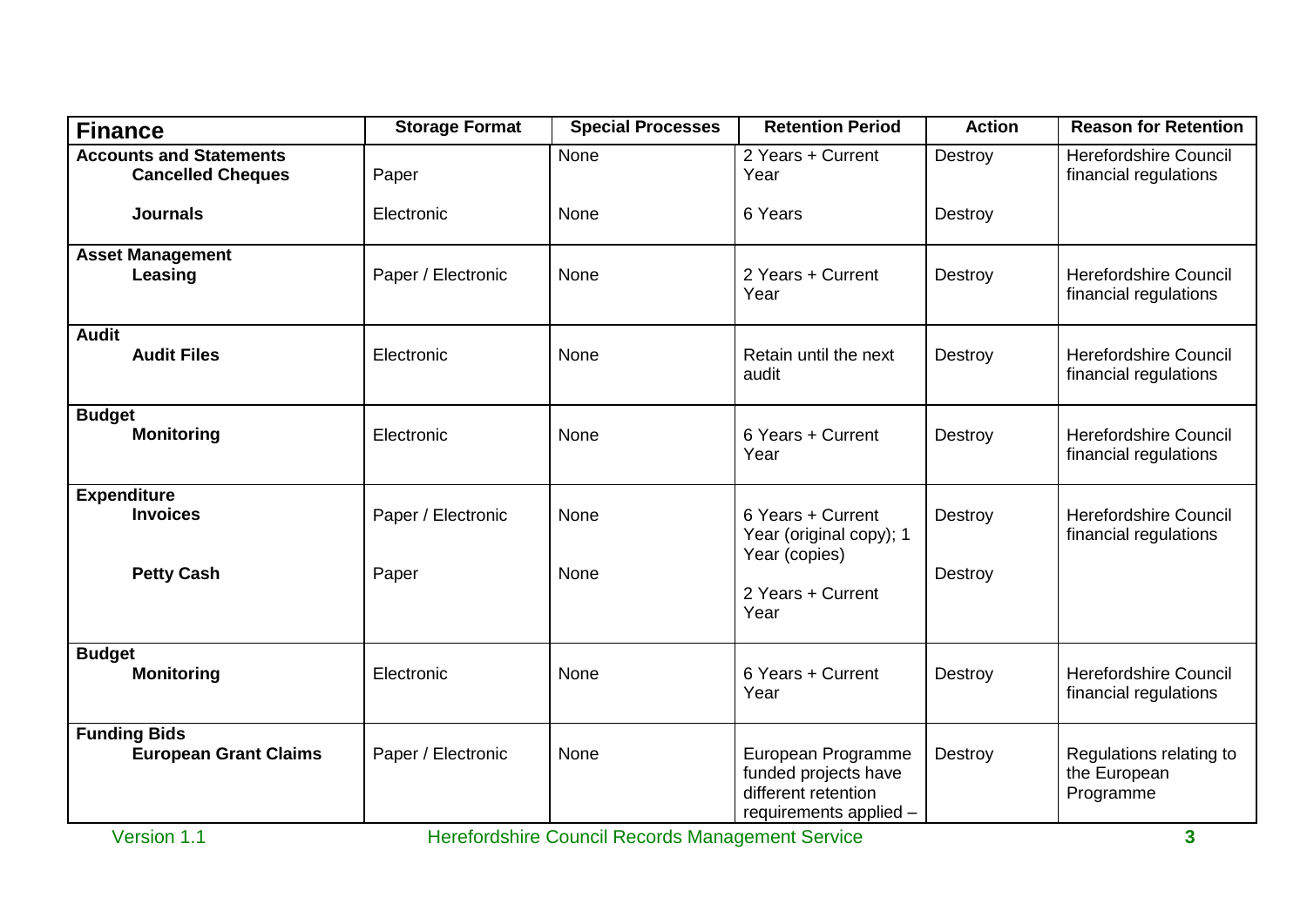| <b>Other Externally funded grant</b><br>claims  | Paper/Electronic   | <b>None</b> | funder requirements<br>are set out in a<br>specific schedule for<br>such projects.<br>Other externally<br>funded grant schemes<br>have different<br>retention requirements<br>these schemes are<br>registered in a specific<br>schedule | Destroy | Specific to the Funder's<br>requirements              |
|-------------------------------------------------|--------------------|-------------|-----------------------------------------------------------------------------------------------------------------------------------------------------------------------------------------------------------------------------------------|---------|-------------------------------------------------------|
| <b>Income</b><br><b>Bank Paying-in Slips</b>    | Paper              | None        | 6 Years + Current                                                                                                                                                                                                                       | Destroy | <b>Herefordshire Council</b>                          |
|                                                 |                    |             | Year                                                                                                                                                                                                                                    |         | financial regulations                                 |
| <b>Credit Notes</b>                             | Paper / Electronic | None        | 6 Years + Current<br>Year                                                                                                                                                                                                               | Destroy |                                                       |
| <b>Instructions to Raise</b><br><b>Invoices</b> | Paper / Electronic | <b>None</b> | 6 Years + Current<br>Year                                                                                                                                                                                                               | Destroy |                                                       |
| <b>Receipt Books</b>                            | Paper              | <b>None</b> | 2 Years + Current<br>Year                                                                                                                                                                                                               | Destroy |                                                       |
| <b>Payroll</b>                                  |                    |             |                                                                                                                                                                                                                                         |         |                                                       |
| <b>Timesheets</b>                               | Paper / Electronic | None        | 6 Years + Current<br>Year                                                                                                                                                                                                               | Destroy | <b>Herefordshire Council</b><br>financial regulations |
| <b>Travel Claims</b>                            | Paper / Electronic | None        | 6 Years + Current<br>Year                                                                                                                                                                                                               | Destroy |                                                       |
| Reconciliation                                  | Paper / Electronic | <b>None</b> | 6 Years + Current<br>Year                                                                                                                                                                                                               | Destroy | <b>Herefordshire Council</b>                          |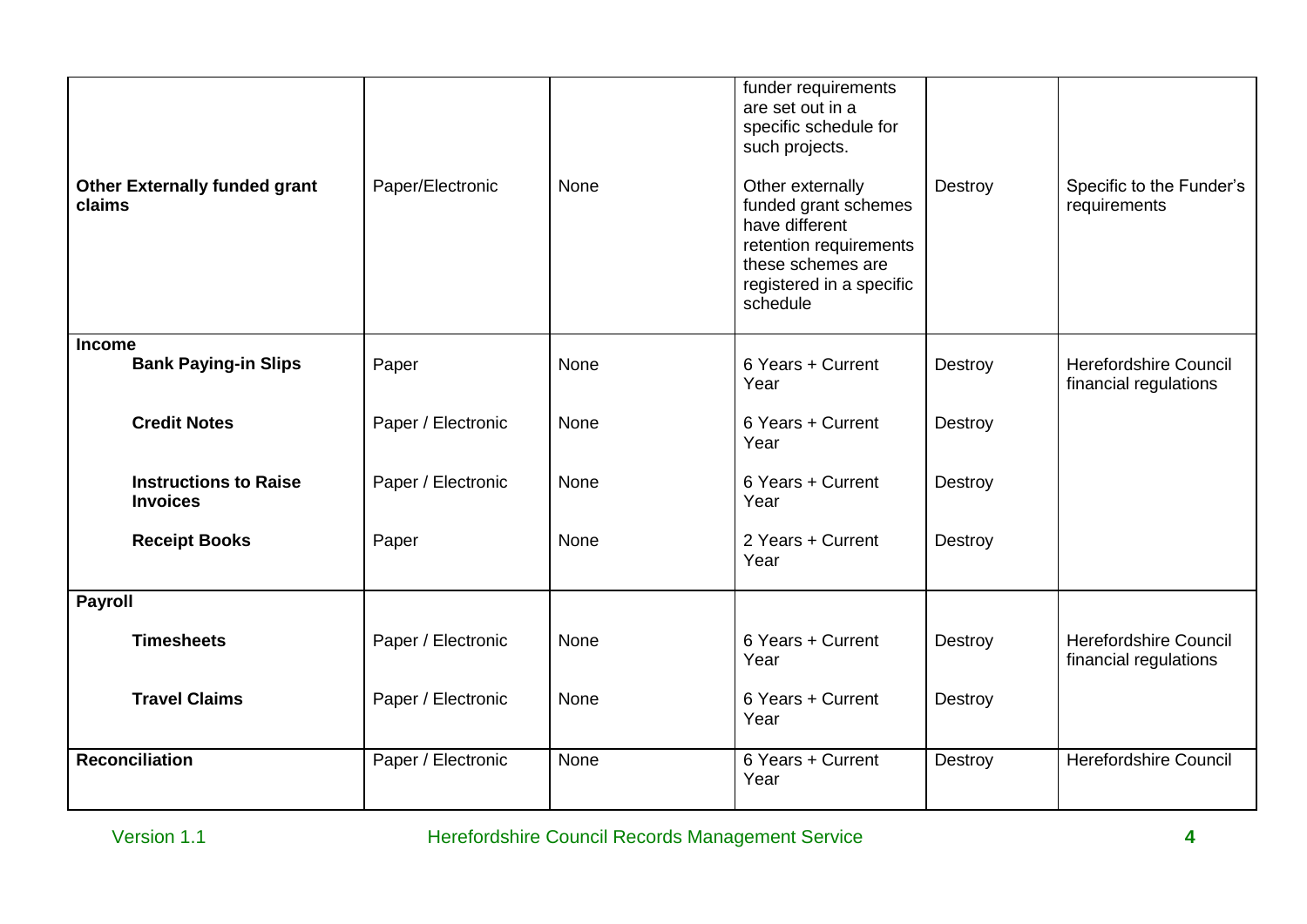| Taxation<br><b>National Taxation</b><br><b>VAT Claims</b> | Paper / Electronic | None | 6 Years + Current<br>Year | Destroy | Herefordshire Council<br>financial regulations |
|-----------------------------------------------------------|--------------------|------|---------------------------|---------|------------------------------------------------|
|-----------------------------------------------------------|--------------------|------|---------------------------|---------|------------------------------------------------|

| <b>Health and Safety</b>                                                                           | <b>Storage Format</b> | <b>Special Processes</b> | <b>Retention Period</b>    | <b>Action</b> | <b>Reason for Retention</b>                                             |
|----------------------------------------------------------------------------------------------------|-----------------------|--------------------------|----------------------------|---------------|-------------------------------------------------------------------------|
| <b>Accidents and Incidents</b><br>- Accident and Incident<br><b>Monitoring</b><br>- Accident Forms | Paper                 | None                     | 30 Years after<br>accident | Destroy       | Health and Safety at<br>Work Act 1974 and its<br>associated Regulations |

| <b>Human Resources</b>                                                                                    | <b>Storage Format</b> | <b>Special Processes</b> | <b>Retention Period</b>                                                                                                                    | <b>Action</b> | <b>Reason for Retention</b> |
|-----------------------------------------------------------------------------------------------------------|-----------------------|--------------------------|--------------------------------------------------------------------------------------------------------------------------------------------|---------------|-----------------------------|
| <b>Absence Reporting</b><br><b>Sickness Absence</b>                                                       | Paper / Electronic    | None                     | 6 Years after absence                                                                                                                      | Destroy       | Operational                 |
| <b>Personnel Files <name and="" id=""></name></b>                                                         | Paper / Electronic    | None                     | 12 Years after<br>termination of service<br>(25 Years in the case)<br>of staff working directly<br>with children or<br>vulnerable people). | Destroy       | Operational                 |
| <b>Personnel Files <name and="" id=""></name></b><br><b>Annual Leave</b>                                  | Electronic            | None                     | 1 Year after the leave<br>year recorded                                                                                                    | Destroy       | Operational                 |
| <b>Personnel Files <name and="" id=""></name></b><br><b>Recruitment</b><br>(unsuccessful<br>applications) | Paper / Electronic    | None                     | 6 Months after<br>interview                                                                                                                | Destroy       | <b>Equalities Act</b>       |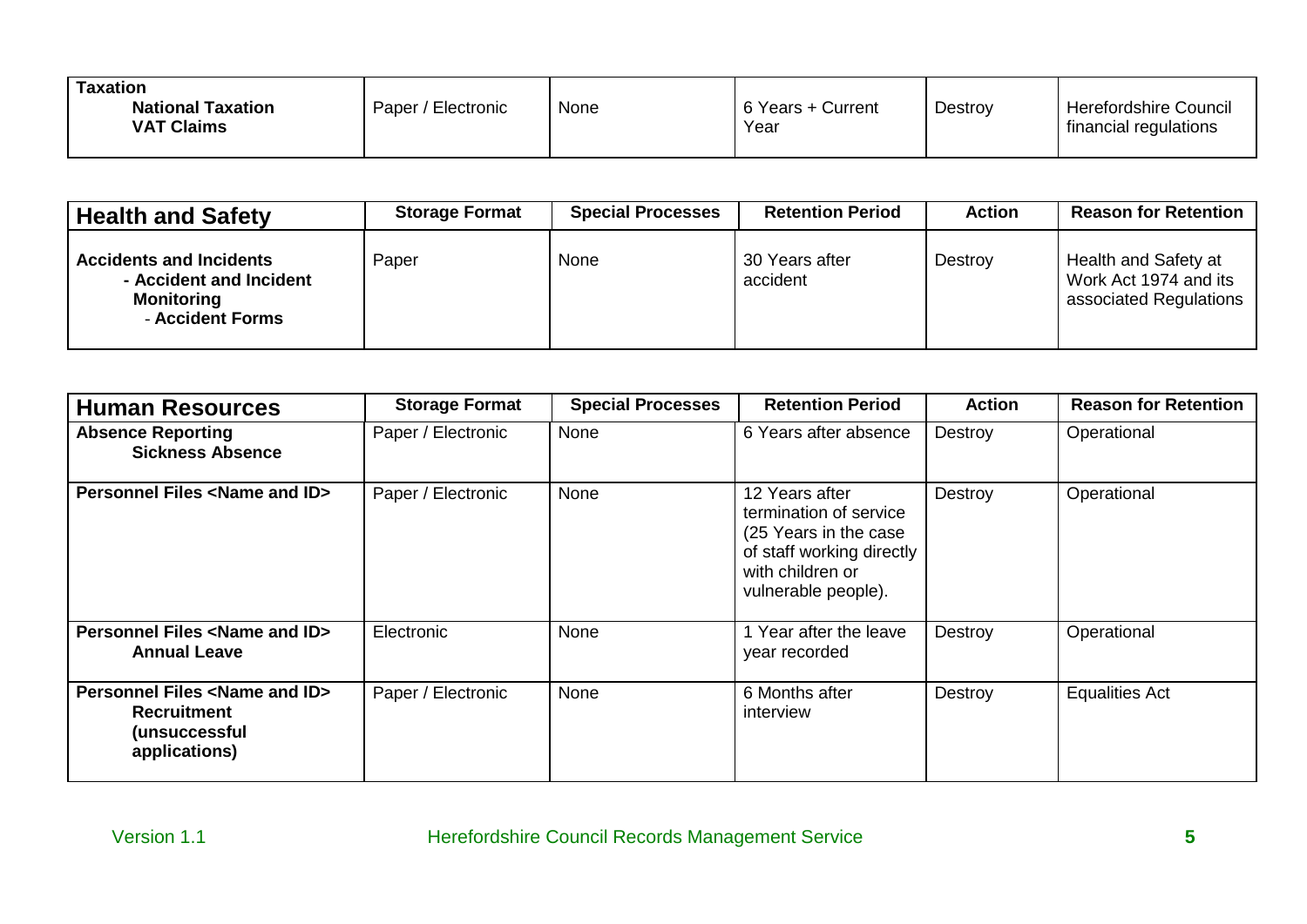| <b>Management</b>                             | <b>Storage Format</b> | <b>Special Processes</b> | <b>Retention Period</b>                                                                                                                                                                                                                                                                     | <b>Action</b>                                                                                                                                                       | <b>Reason for Retention</b> |
|-----------------------------------------------|-----------------------|--------------------------|---------------------------------------------------------------------------------------------------------------------------------------------------------------------------------------------------------------------------------------------------------------------------------------------|---------------------------------------------------------------------------------------------------------------------------------------------------------------------|-----------------------------|
| <b>Business Plans (corporate)</b>             | Paper / Electronic    | None                     | Permanent                                                                                                                                                                                                                                                                                   | Send one copy<br>to Archives<br>Service;<br>Destroy other<br>copies once<br>plan has been<br>renewed and<br>after any<br>administrative<br>use for it has<br>ceased | Common practice             |
| <b>Complaints</b>                             | Paper / Electronic    | None                     | 6 Years after<br>resolution of complaint                                                                                                                                                                                                                                                    | Destroy                                                                                                                                                             | Operational                 |
| Correspondence                                | Paper / Electronic    | None                     | 6 Years after<br>resolution of<br>correspondence<br>(2 Years for routine<br>enquiries)                                                                                                                                                                                                      | Destroy                                                                                                                                                             | Operational                 |
| <b>Meetings</b><br>(original sets of minutes) | Electronic            | None                     | 2 Years + current year<br>for routine meetings<br>where no key<br>decisions are made;<br>6 Years for meetings<br>where key decisions<br>affecting the section<br>are made;<br>Retain until decision is<br>changed or revoked<br>for strategic and policy<br>decisions affecting<br>services | Destroy                                                                                                                                                             | Operational                 |